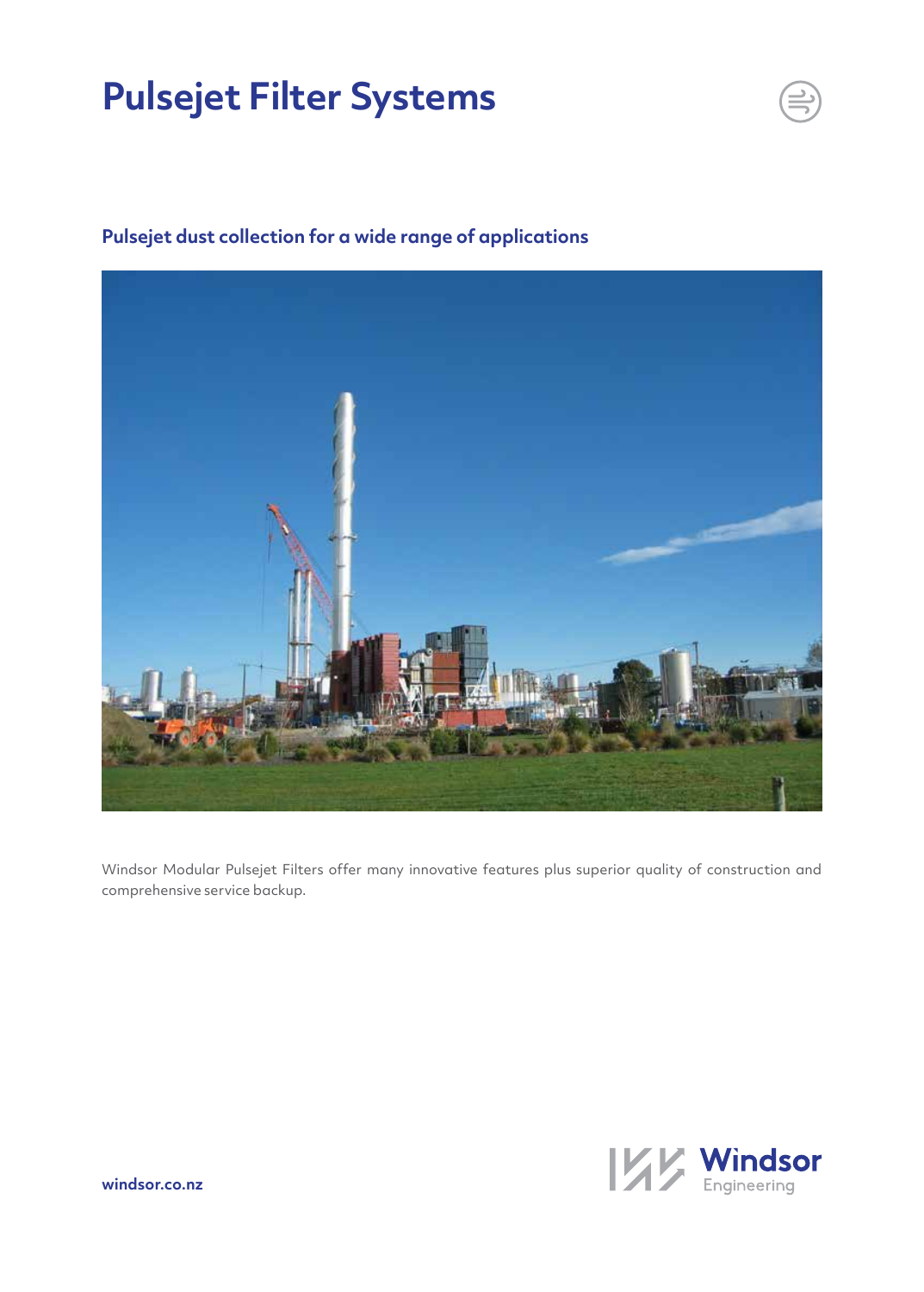# **Pulsejet dust collectors**

### **Why buy a Windsor dust collector?**

- Suitable for most types of particulate
- Quick release long life filter socks, removable from clean air side, reduce ongoing maintenance costs
- Extendable design allows for future system development
- Galvanised steel construction eliminates coating damage during installation
- Blast cleaned and painted structural steel support stand complies with all relevant structural codes
- Filters delivered 'CKD' for rapid assembly on site by our specialist team of fitters. This allows filters to be installed in difficult locations normally inaccessible to factory assembled units
- Optional 'self assembly' packages will reduce costs
- Optional sprinkler system
- Commissioning and operator training service
- Low freight costs
- Modular design is easily relocatable
- Emission levels are guaranteed to comply with local regulations such as O.S.H. and R.M.A. in New Zealand and E.P.A. in Australia
- Casing vents provided for explosion protection
- Careful inlet design and generously sized hopper screws allow for very high dust loading
- Electronic pulse controller and sonic nozzle pulse cleaning system provides efficient and economical use of compressed air
- Comprehensive servicing and preventative maintenance programme
- Low fan power requirements minimise running costs
- Remote monitoring options.





### **Modular Range Dimensions**

| Filter<br>Type    | A     | B    | C    | Approx<br>Weight<br>kg | Max<br>filtercloth<br>area m <sup>2</sup> |
|-------------------|-------|------|------|------------------------|-------------------------------------------|
| PT <sub>1</sub> M | 1896  | 2000 | 7435 | 2500                   | 90                                        |
| PT1MP             | 1896  | 2000 | 7435 | 2500                   | 90                                        |
| PT1M1A            | 2791  | 2000 | 7435 | 2750                   | 90                                        |
| PT <sub>2</sub> M | 3686  | 2000 | 7435 | 4000                   | 181                                       |
| PT2M1A            | 4581  | 2000 | 7435 | 4250                   | 181                                       |
| PT3M              | 5576  | 2000 | 7435 | 5000                   | 271                                       |
| PT3M1A            | 6471  | 2000 | 7435 | 5500                   | 271                                       |
| PT3M2A            | 7366  | 2000 | 7435 | 6000                   | 271                                       |
| PT4M              | 7366  | 2000 | 7435 | 6000                   | 362                                       |
| PT4M1A            | 8261  | 2000 | 7435 | 6500                   | 362                                       |
| PT4M2A            | 10946 | 2000 | 7435 | 7000                   | 362                                       |
| PT5M2A            | 10946 | 2000 | 7435 | 7500                   | 452                                       |
| PT3M2AT           | 7366  | 3708 | 7435 | 12000                  | 543                                       |
| PT4M2AT           | 9156  | 3708 | 7435 | 14000                  | 724                                       |
| PT5M2AT           | 10946 | 3708 | 7435 | 15000                  | 905                                       |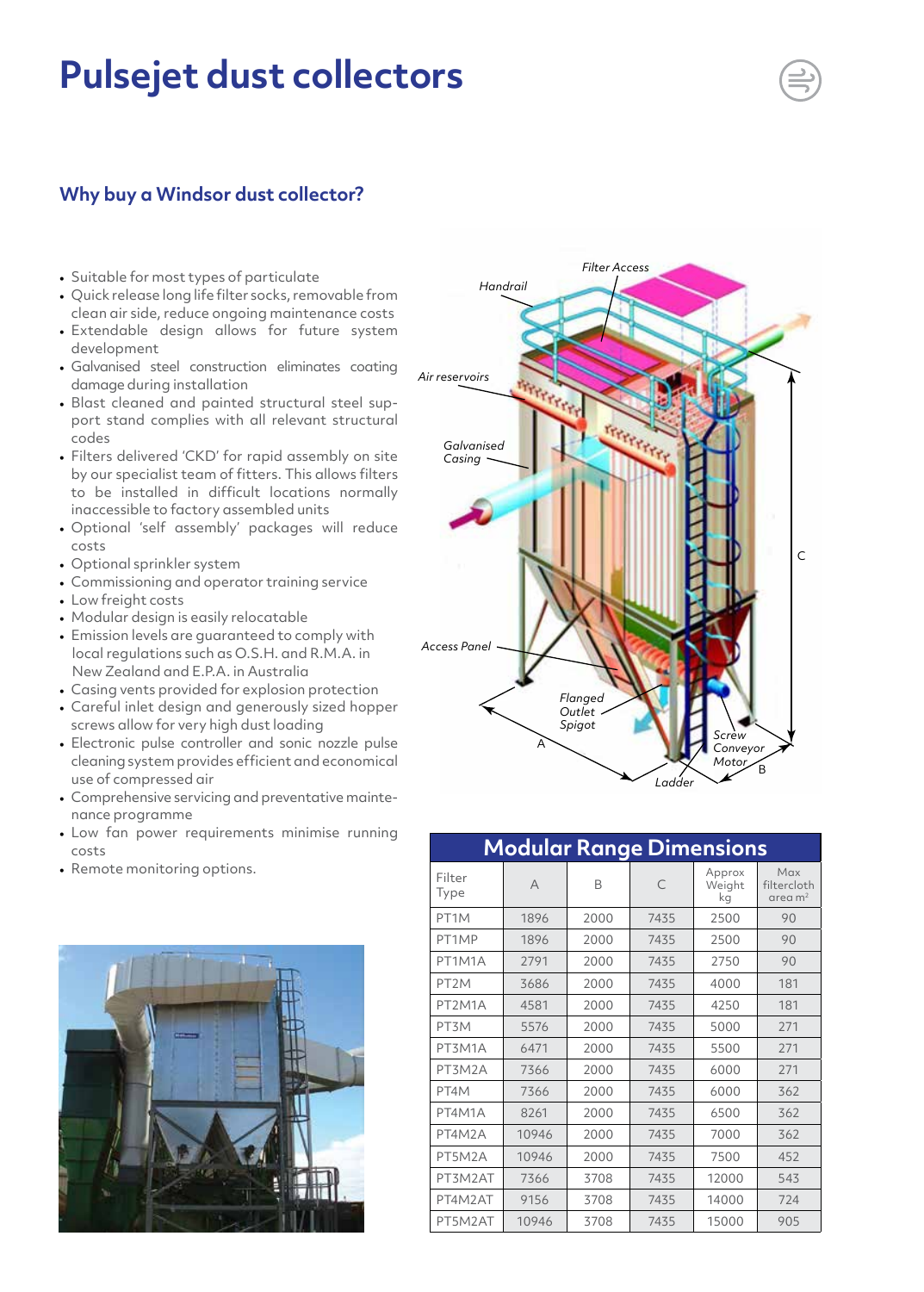### **The development of the fabric filter**

The first fabric filters, designed many years ago, comprised a simple fabric bag (or series of bags) into which dust laden air was blown to remove the contaminants. Inevitably the filter bags or sleeves became clogged with dust fairly quickly and various devices such as shakers were incorporated to increase the operational life of the filter elements before cleaning was needed.

The pulsejet filter has been developed more recently and is now widely recognised as the most efficient type of fabric filter available.

The dust laden air is introduced via an entry manifold at the top of the filter dust chamber or in the case of very high dust loadings into a separate inlet aisle.

Heavy particles will be deflected directly into the hopper while lighter particles are drawn onto the outside of the filter socks to form a dust cake.

Periodic pulsing of the filter socks (row by row) dislodges the dust cake into the hopper and thus maintains fabric permeability at a level which allows continuous operation.

The pulse, a short burst of compressed air, and clean air induced by the sonic nozzle pulse, causes a pressure wave to travel down the filter sock, inflating the fabric and dislodging the dust.

Simultaneously the airflow is momentarily reversed, further assisting dust removal. The design of Windsor filters includes a high level entry which provides a downward movement in the dust chamber, further assisting to deposit dust in the hopper and avoiding the common problem of loss of efficiency due to re-entrapment.